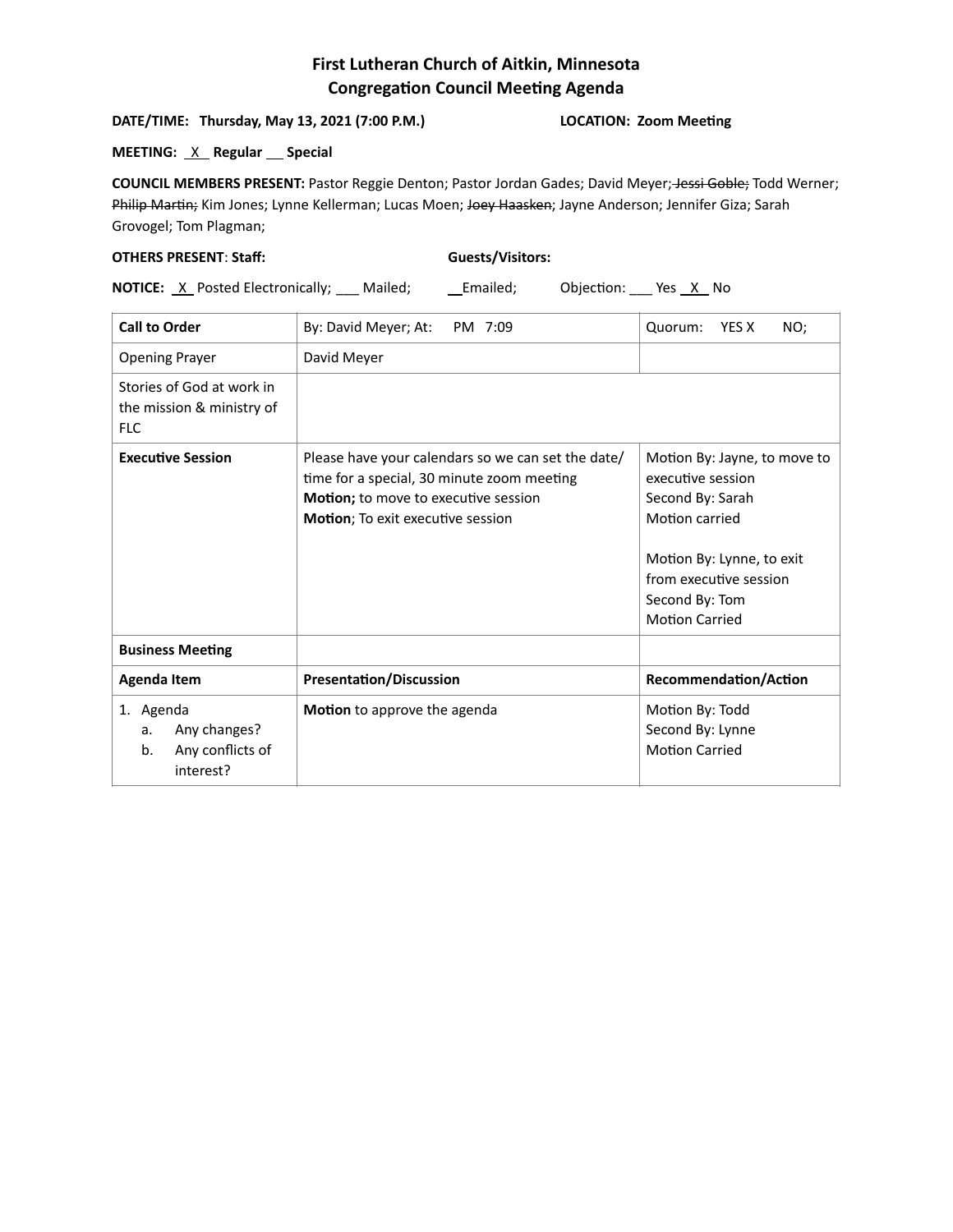|                    | a.             | 2. Consent Agenda<br><b>Council Meeting</b><br>Minutes 4/8/2021 | Question from Kim regarding VBS budgeting                                               | Motion By:Lynne<br>Second By: Todd<br><b>Motion Carried</b> |
|--------------------|----------------|-----------------------------------------------------------------|-----------------------------------------------------------------------------------------|-------------------------------------------------------------|
|                    | b.             | <b>Altar Guild</b><br><b>Meeting Minutes</b><br>4/13/2021       | Motion: To approve consent agenda. Having<br>removed "VBS Meeting Minutes" from consent |                                                             |
|                    | $\mathsf{C}$ . | Building &                                                      | agenda to discuss as separate item                                                      |                                                             |
|                    |                | <b>Property Meeting</b><br>Minutes 5/3/2021                     |                                                                                         |                                                             |
|                    | d.             | Hospitality                                                     |                                                                                         |                                                             |
|                    |                | <b>Meeting Minutes</b>                                          |                                                                                         |                                                             |
|                    |                | 5/11/2021                                                       |                                                                                         |                                                             |
|                    | e.             | Report from                                                     |                                                                                         |                                                             |
|                    |                | Office Manager                                                  |                                                                                         |                                                             |
|                    |                | 5/2021                                                          |                                                                                         |                                                             |
|                    | f.             | Safety Committee                                                |                                                                                         |                                                             |
|                    |                | <b>Meeting Minutes</b>                                          |                                                                                         |                                                             |
|                    |                | 5/2021                                                          |                                                                                         |                                                             |
|                    | g.             | <b>VBS Meeting</b>                                              |                                                                                         |                                                             |
|                    |                | <b>Minutes</b>                                                  |                                                                                         |                                                             |
|                    |                | 4/26/2021                                                       |                                                                                         |                                                             |
|                    | h.             | Worship & Music                                                 |                                                                                         |                                                             |
|                    |                | <b>Ministry Meeting</b>                                         |                                                                                         |                                                             |
|                    |                | Minutes 5/4/2021                                                |                                                                                         |                                                             |
| <b>VBS Minutes</b> |                |                                                                 | Kim wanted it recorded in the minutes that VBS                                          | Motion: By Todd                                             |
|                    |                |                                                                 | would have a limit of \$1500.00 so as to control                                        | Second: By Jayne                                            |
|                    |                |                                                                 | amount used for VBS from the designated fund.                                           | <b>Motion Carried</b>                                       |
|                    |                |                                                                 | Motion: To have VBS spend no greater than \$1500<br>out of designated fund.             |                                                             |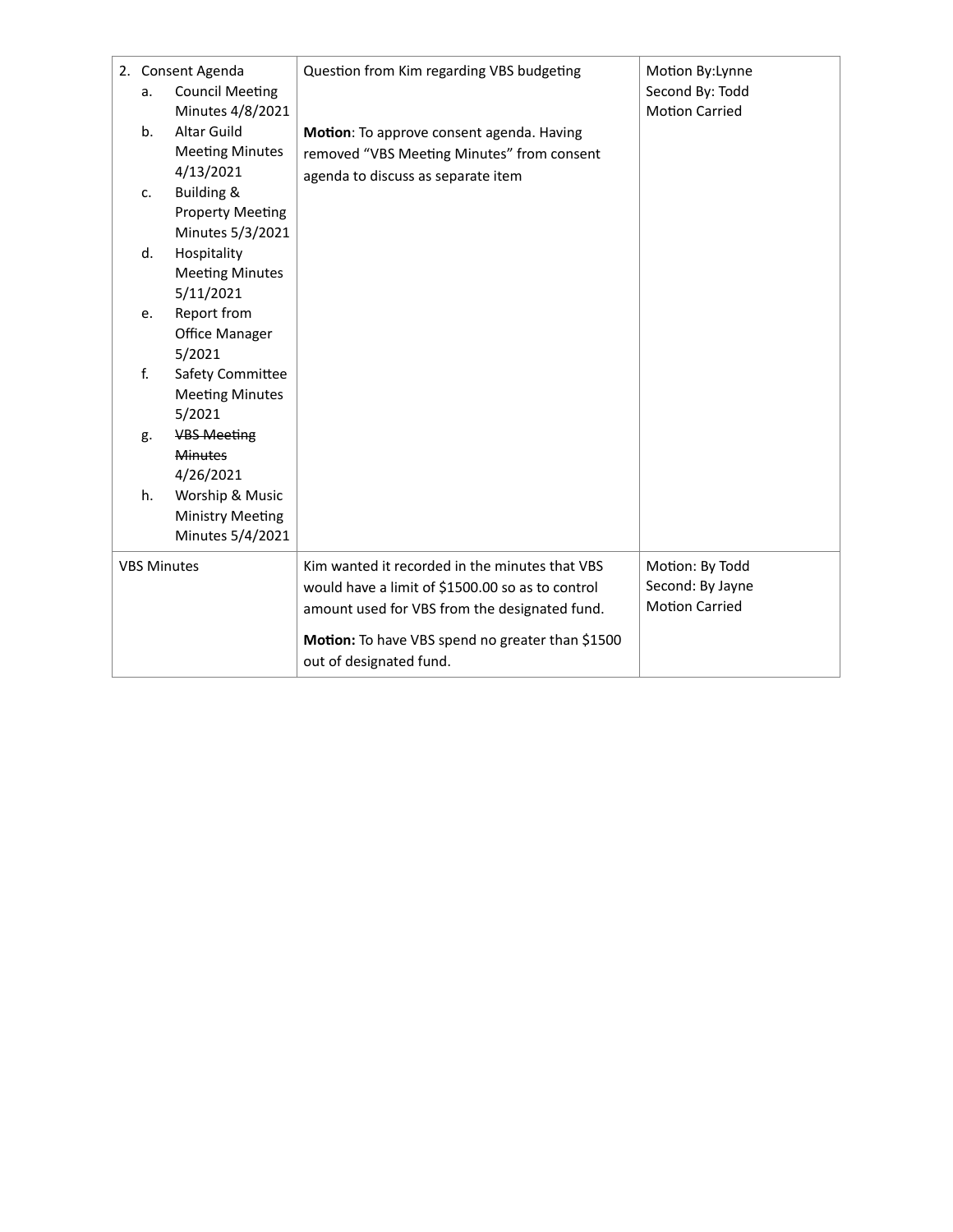| a.<br>b. | 3. Sr. Pastor Reggie:<br>Report<br>Expense Reimb.<br>Request, | For funerals that take place in FLC sanctuary,<br>pastors will be either a FLC pastor or another ELCA<br>pastor.<br>Court hearing; the alleged persons did not appear<br>regarding theft from FLC, so a warrant has been<br>issued. | Motion By: Lynne<br>Second By: Jayne<br><b>Motion Carried</b> |
|----------|---------------------------------------------------------------|-------------------------------------------------------------------------------------------------------------------------------------------------------------------------------------------------------------------------------------|---------------------------------------------------------------|
|          |                                                               | Hospitality ministries met this week. A lot was<br>accomplished. Many ministries were revisioned                                                                                                                                    |                                                               |
|          |                                                               | Discussion with Jennifer Johnson regarding masks,<br>and members of choir that are/are not vacinated. It<br>was decided that there will be no choir until fall.                                                                     |                                                               |
|          |                                                               | Community Garden, within the last month<br>discussions have taken place and it turned out it got<br>to be too late for this year.                                                                                                   |                                                               |
|          |                                                               | Outdoor services.                                                                                                                                                                                                                   |                                                               |
|          |                                                               | If anyone has information on contact persons<br>affiliated with Cedar, or Farm Island Lake, pass that<br>along to P Reggie.                                                                                                         |                                                               |
|          |                                                               | Service of healing; a candlelight service for those<br>that passed away during Covid this will take place<br>June 6th.                                                                                                              |                                                               |
|          |                                                               | Starting Memorial day, P Reggie's day off will be<br>changed from Friday to Monday. David asked about<br>how staff will be informed regarding who will be on<br>call.                                                               |                                                               |
|          |                                                               | Expense report \$42.99                                                                                                                                                                                                              |                                                               |
|          |                                                               | Discussion on an article that discussed the future of<br>churches and how they will not be the same, post<br>pandemic.                                                                                                              |                                                               |
|          |                                                               | Motion: To approve P Reggie's report and approve<br>to reimburse monthly cell phone expense.                                                                                                                                        |                                                               |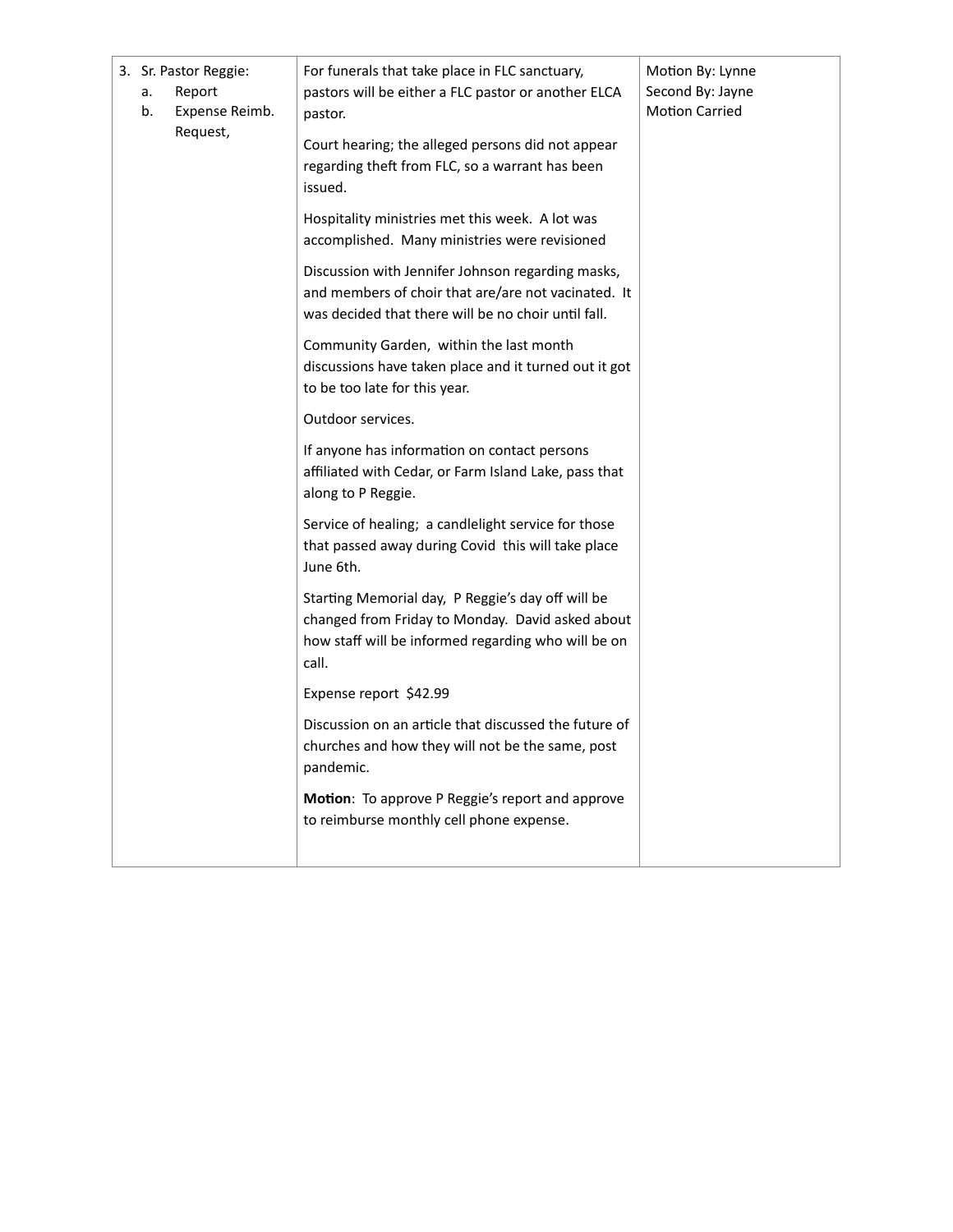| 4. Assoc. Pastor Jordan:<br>Report<br>a.<br>b.<br><b>Expense Reimb.</b><br>Request,                      | Meeting with VBS, NYG. Working on "plan it"<br>calendar. Senate gathering was April 1st.<br>Tech worship prep has been getting easier.<br>Started nursing home services today (5-13)<br>Everyone was very excited.<br>P Jordan attending boundaries workshop, grief<br>support, continuing education classes.<br>David asked if Plan-it calendar was coming together<br>and a useful tool. P Jordan responded that coming<br>out of Covid, it has been useful.<br>No reimbursement report submitted<br>Motion: To accept P Jordan's report | Motion By: Sarah<br>Second By: Lynne<br><b>Motion Carried</b> |
|----------------------------------------------------------------------------------------------------------|--------------------------------------------------------------------------------------------------------------------------------------------------------------------------------------------------------------------------------------------------------------------------------------------------------------------------------------------------------------------------------------------------------------------------------------------------------------------------------------------------------------------------------------------|---------------------------------------------------------------|
| 5. Move to In Person<br><b>Council Meetings</b><br>Beginning with June<br>10 <sup>th</sup> Meeting       |                                                                                                                                                                                                                                                                                                                                                                                                                                                                                                                                            |                                                               |
| 6. College Scholarship<br><b>Ministry Meeting</b><br><b>Minutes and Silent</b><br><b>Auction Request</b> | Motion: To approve ministry minuets and auction<br>request.                                                                                                                                                                                                                                                                                                                                                                                                                                                                                | Motion: By Lynne<br>Second: By Sarah<br><b>Motion Carried</b> |
| 7. Plan It Calendar<br>Update                                                                            | David Meyer asked if there were questions.<br>Jennifer asked about Sunday school being held or<br>not being held. There is confusion regarding who is<br>teaching on a given Sunday. P Reggie; this is exactly<br>why we have a plan-it calendar. David Meyer; this<br>is why we are having the workshop to work through<br>these issues regarding faith formation.                                                                                                                                                                        |                                                               |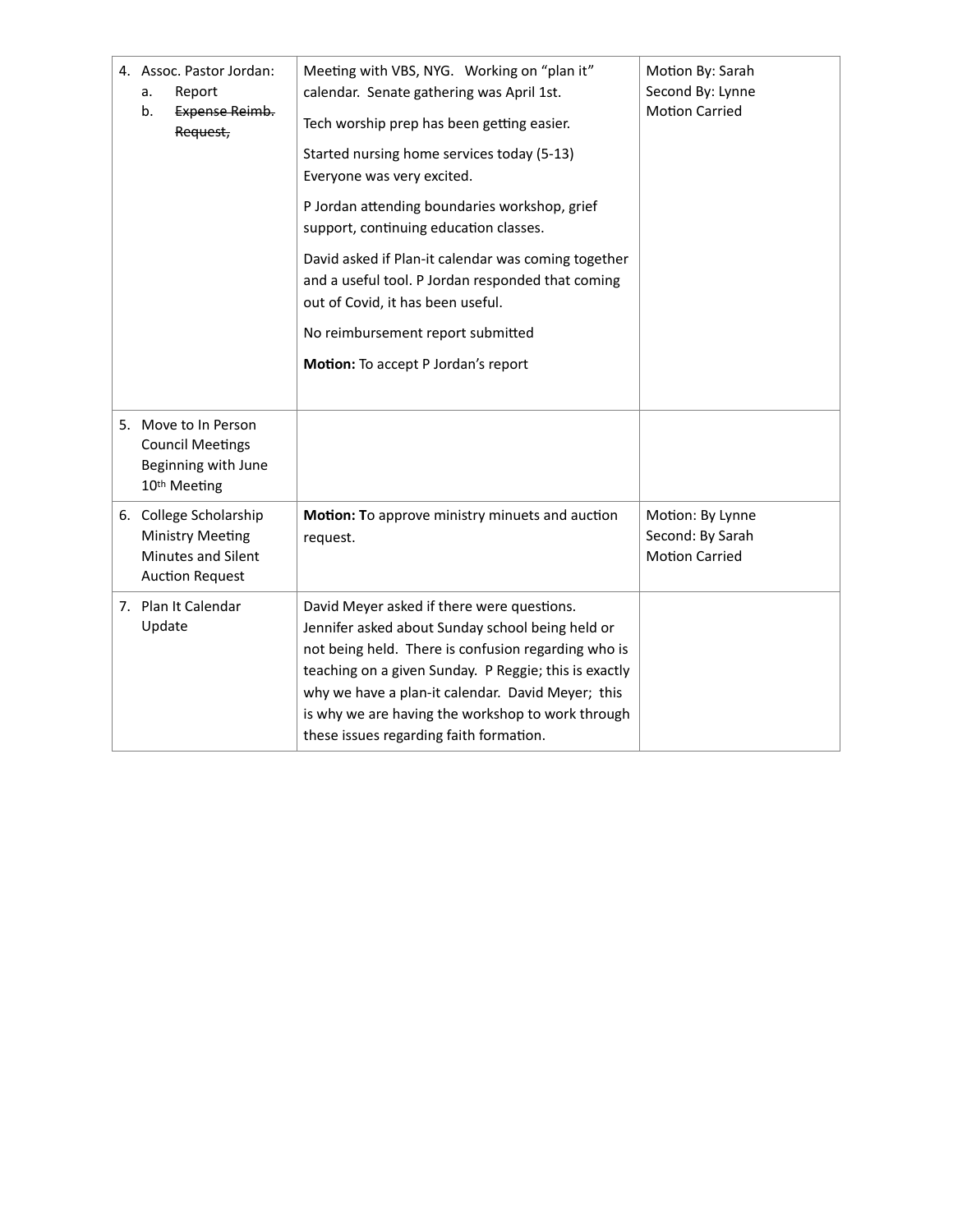| 8. Discussion regarding<br>reopening strategies                                   | ٠<br>FLC COVID Preparedness Plan R.6<br>٠<br>FLC Return to Worship, Phase 5 Rev.1<br>$\bullet$<br>Fellowship, Pre/Post Worship<br>٠<br><b>Community Meal</b><br>Aitkin Foodshelf at FLC<br>٠<br>Sarah; regarding fellowship, "Is distancing still<br>required?" David suggested that this could be<br>tabled until the governor's press conference 5-14 to<br>see how that will affect these issues. P Reggie; we<br>have policies in place that will be obsolete by<br>Sunday.<br>Motion: To drop/remove all Covid preparedness<br>plan, and return to worship plan restrictions as of<br>this date.<br>Hospitality; P Jordan; Start in early June with<br>fellowship hour, Process will be simplified with<br>paper serving items, and bakery items purchased<br>from vendor. This will be funded by donations<br>collected on the counter.<br>Continue to minimize contact points.<br>David Meyer stated that a separate fellowship<br>policy for funerals is in the works.<br>P Reggie; perhaps having a standing order at<br>Country Market for weekly fellowship items to be<br>served. Hopefully donations would be used to<br>offset the cost.<br>Per David Meyer, Sue Lansverk offered the kitchen<br>ministry fund to be used to start the process.<br>Discussion; "Council members to serve the first<br>fellowship".<br>Enough members committed to have the Memorial<br>Day weekend fellowship served by council.<br>Food shelf; waiting for governor's new guidelines<br>before they make decision on when they will | Motion: By P.Reggie<br>Second: By KIm<br>Motion Carried, by a vote of<br>8 for,<br>0 against,<br>1 absent for vote,<br>1 abstained.<br>Tom Plagman was offline at<br>the time of the vote due to<br>connectivity issues.<br>P Jordan abstained.<br>He stated that while he was<br>in favor of the motion, he<br>was uncomfortable to<br>approve the motion until the<br>governor came out with new<br>guidelines which are<br>scheduled to be released<br>5-14-2021 |
|-----------------------------------------------------------------------------------|------------------------------------------------------------------------------------------------------------------------------------------------------------------------------------------------------------------------------------------------------------------------------------------------------------------------------------------------------------------------------------------------------------------------------------------------------------------------------------------------------------------------------------------------------------------------------------------------------------------------------------------------------------------------------------------------------------------------------------------------------------------------------------------------------------------------------------------------------------------------------------------------------------------------------------------------------------------------------------------------------------------------------------------------------------------------------------------------------------------------------------------------------------------------------------------------------------------------------------------------------------------------------------------------------------------------------------------------------------------------------------------------------------------------------------------------------------------------------------------------------------------------------------|---------------------------------------------------------------------------------------------------------------------------------------------------------------------------------------------------------------------------------------------------------------------------------------------------------------------------------------------------------------------------------------------------------------------------------------------------------------------|
| 9. Continuing Resolutions                                                         | change policies.<br>David Meyer; graphics are being put together to                                                                                                                                                                                                                                                                                                                                                                                                                                                                                                                                                                                                                                                                                                                                                                                                                                                                                                                                                                                                                                                                                                                                                                                                                                                                                                                                                                                                                                                                |                                                                                                                                                                                                                                                                                                                                                                                                                                                                     |
| Revisions                                                                         | better illustrate the different ministry groups, and<br>their focus.                                                                                                                                                                                                                                                                                                                                                                                                                                                                                                                                                                                                                                                                                                                                                                                                                                                                                                                                                                                                                                                                                                                                                                                                                                                                                                                                                                                                                                                               |                                                                                                                                                                                                                                                                                                                                                                                                                                                                     |
| 10. Need to form Task<br>Group to Review<br><b>Facilities Insurance</b><br>Policy | David Meyer provided background. It was Gordy<br>Everson that reviewed policies in the past.<br>However, going forward a task force would be<br>formed with members of Safety Committee,<br>finance, and property committee. Kim Jones has<br>agreed to head up that task force.<br>Motion: To form insurance task for FLC insurance<br>policy, with Kim Jones as lead.                                                                                                                                                                                                                                                                                                                                                                                                                                                                                                                                                                                                                                                                                                                                                                                                                                                                                                                                                                                                                                                                                                                                                            | Motion: P Jordan<br>Second: Lynne<br><b>Motion Carried</b>                                                                                                                                                                                                                                                                                                                                                                                                          |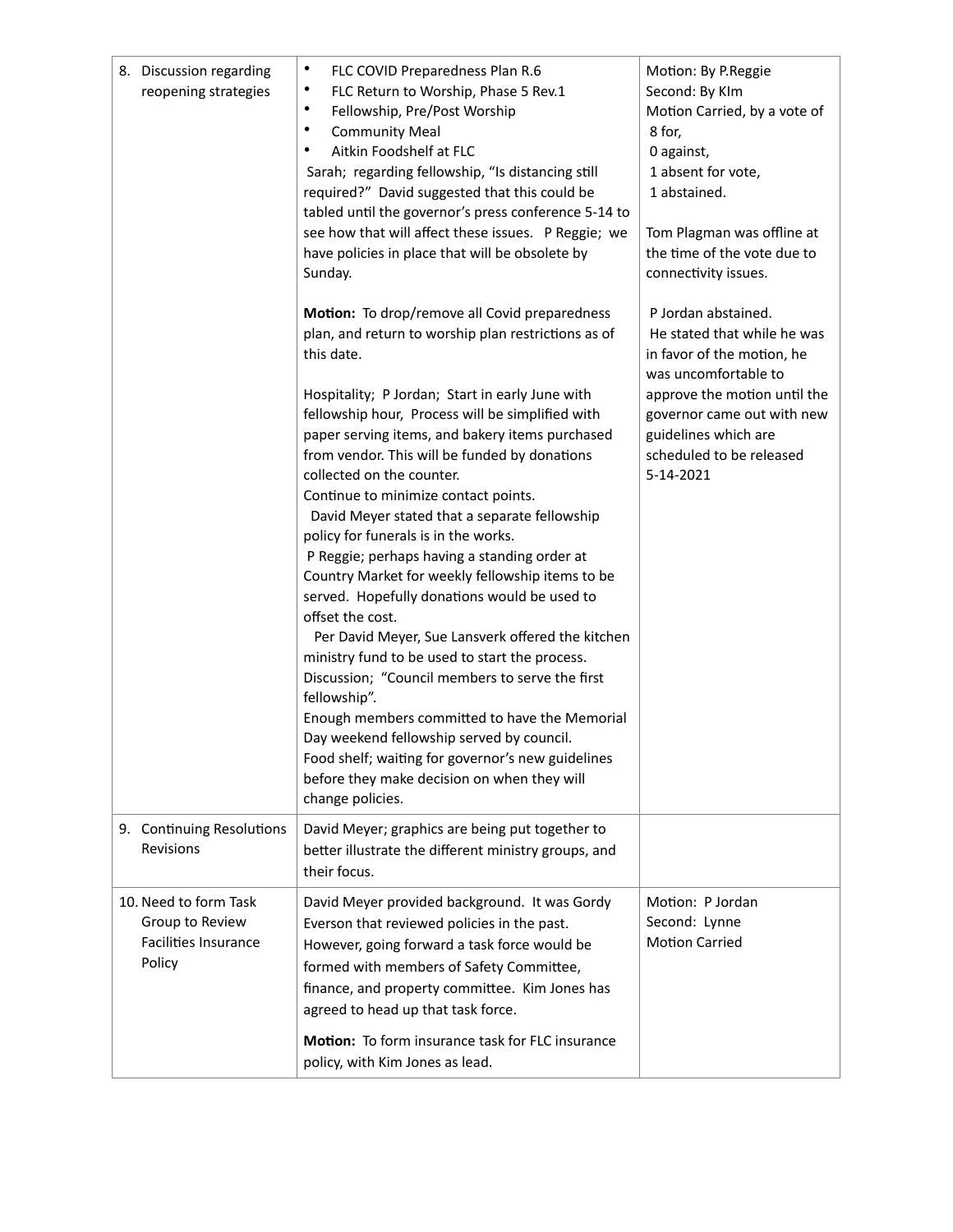| 11.4/30/2021 Financial              | Treasurer's Report as 4/30/2021                                                                                                                                                                                                                                                                                                                                                             | Motion: By Jayne<br>Second: By Sarah<br><b>Motion Carried</b> |
|-------------------------------------|---------------------------------------------------------------------------------------------------------------------------------------------------------------------------------------------------------------------------------------------------------------------------------------------------------------------------------------------------------------------------------------------|---------------------------------------------------------------|
| Report                              | David Meyer presented report, giving is still down,<br>YTD. Emphasis was placed on Building Fund and he<br>current negative track.                                                                                                                                                                                                                                                          |                                                               |
|                                     | Jennifer asked about current interest rate that FLC<br>is paying.                                                                                                                                                                                                                                                                                                                           |                                                               |
|                                     | Kim asked if financials are placed in<br>announcements. D Meyer responded that they are<br>not. Kim suggested that its time to rethink how we<br>educate about the congregation regarding budget<br>and particularly the building fund.                                                                                                                                                     |                                                               |
|                                     | Jennifer brought up idea of using visuals for;<br>timelines, original amount of loan, amount<br>outstanding.                                                                                                                                                                                                                                                                                |                                                               |
|                                     | Motion: To approve financial Report                                                                                                                                                                                                                                                                                                                                                         |                                                               |
| 12. Open Doors grant<br>possibility | Consider submitting grant request for video and<br>sound equipment we need to record our Adult Faith<br>Formation classes, to make available on our website<br>and promote on Facebook.                                                                                                                                                                                                     |                                                               |
|                                     | P Reggie, not sure if this requires a motion; ELCA<br>has a grant available called an "Open Door" Grant.<br>This is for pursuing ideas on how to engage people<br>that have been exposed to church/worship via<br>media during Covid. P Reggie would like to write a<br>grant application and is seeking council blessing.<br>Minimal amount is \$1500.00.                                  |                                                               |
|                                     | P Reggie; "if a church is awarded the grant, ELCA<br>would like someone to convey ideas back to ELCA,<br>and provide outcome on ideas." No vote called, the<br>general consensus was for P Reggie to pursue the<br>grant.                                                                                                                                                                   |                                                               |
| 13. 2nd Quarter Workshop            | ٠<br>Date: 5/20/2021                                                                                                                                                                                                                                                                                                                                                                        |                                                               |
|                                     | ٠<br>Time: 7:00 PM - 9:00 PM                                                                                                                                                                                                                                                                                                                                                                |                                                               |
|                                     | ٠<br>In-person                                                                                                                                                                                                                                                                                                                                                                              |                                                               |
|                                     | Faith Formation Wrap up and 21/22 Planning<br>٠                                                                                                                                                                                                                                                                                                                                             |                                                               |
|                                     | Jayne requested a meeting with pastors prior to the<br>workshop to get up to speed on topic.                                                                                                                                                                                                                                                                                                |                                                               |
| 14. Additional Items                | Jennifer; VBS planning committee would like<br>permission for a display board in the narthex to<br>help raise funds. Kim; money would be used to<br>purchase some supplies and hopefully preserve the<br>budget. David Meyer; " This request should have<br>been a part of the VBS monthly report. This should<br>be placed on the next agenda for the council to take<br>separate action." |                                                               |